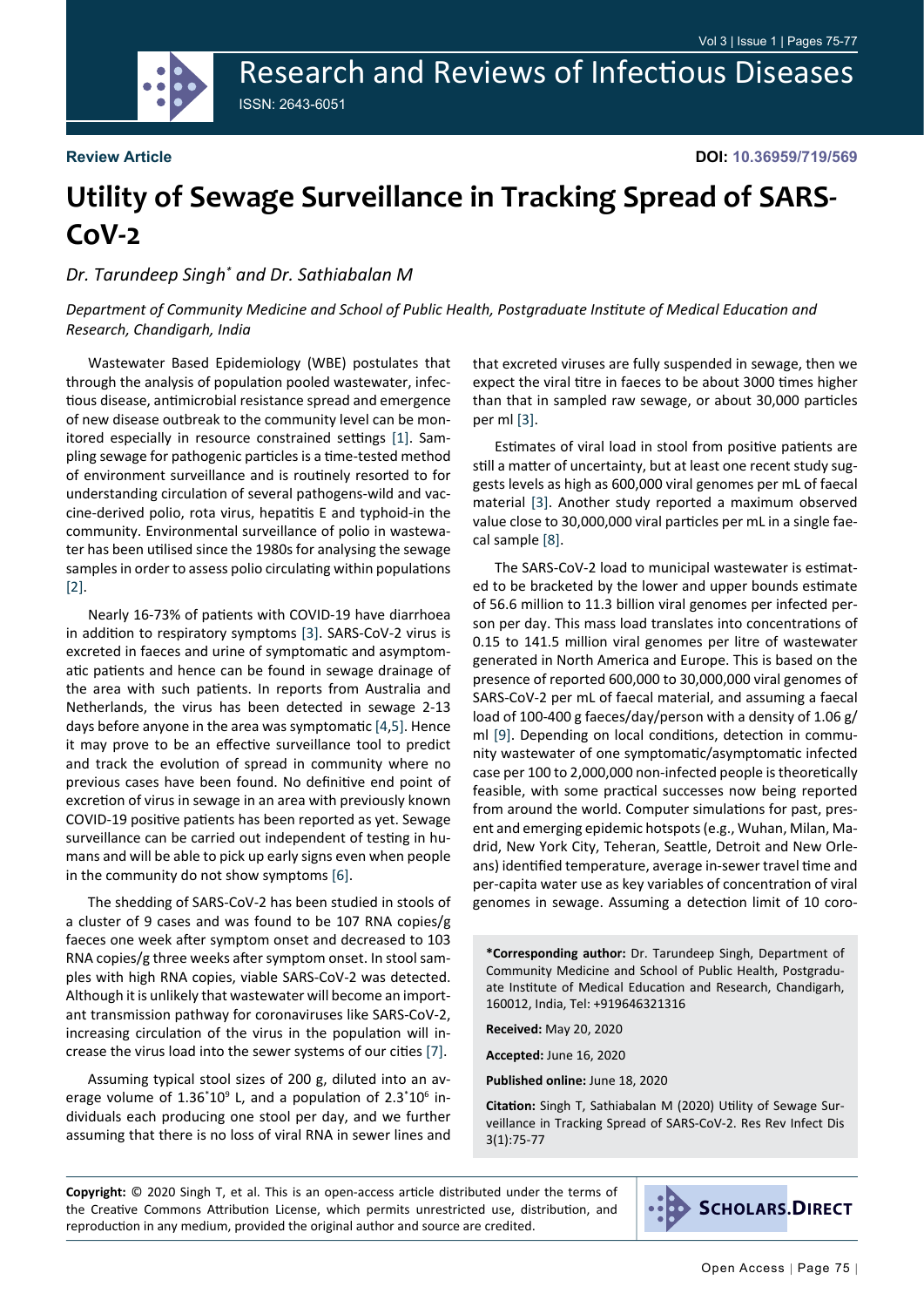navirus RNA genomes per mL sewage, and further assuming absence of additional stormwater, commercial, and industrial flow inputs to the sewer system, successful detection of SARS-CoV-2 by qRT PCR in fully homogenized wastewater will require at worst as much as 0.88% of the population in a monitored sewershed to be infected (1 in 114 individuals) and at best, as few as 0.00005% (1 infected case in about 2 million non-infected individuals). This implies that the practical limit of detection of SARS-CoV-2 in community wastewater is well within the useful range and potentially superior to the alternative approach of randomly testing of 100 to 2 million people to establish presence or absence of symptomatic or asymptomatic cases in a population of interest [\[10\]](#page-2-13).

In Australia, SARS-CoV-2 RNA was concentrated from wastewater and viral RNA copies were enumerated using reverse transcriptase quantitative polymerase chain reaction (RT-qPCR) resulting in two positive detections within a sixday period from the same wastewater treatment plant (WWTP). The estimated RNA copy numbers observed in the wastewater were then used to estimate the number of infected individuals in the catchment via Monte Carlo simulation. Given the uncertainty and variation in the input parameters, the model estimated a median range of 171 to 1090 infected persons in the catchment [[4\]](#page-2-3).

In Massachusetts, the scientists found the presence of SARS-CoV-2 at high titres in the period from March 18-25 using RT-qPCR. Viral titres observed were significantly higher than expected based on clinically confirmed cases in Massachusetts as of March 25 [\[3](#page-2-2)].

In Netherlands, sewage samples of 7 cities and the airport were tested using RT-PCR against three fragments of the nucleocapsid protein gene (N1-3) and one fragment of the envelope protein gene (E). No SARS-CoV-2 was detected in samples of February 6, three weeks before the first case was reported in the Netherlands on February 27. On March 5, the N1 fragment was detected in sewage of five sites. On March 15/16, the N1 fragment was detected in sewage of six sites, and the N3 and E fragment were detected at 5 and 4 sites respectively. The detection of the virus in sewage, even when the COVID-19 prevalence is low, indicates that sewage surveillance could be a sensitive tool to monitor the circulation of the virus in the population [[5\]](#page-2-4).

In recent times, paper analytical devices have emerged as powerful tools for the rapid diagnosis of pathogens and determination of infection transmission [\[11\]](#page-2-14). The paper-based device is a small analytical tool with different functional areas printed with a wax printer that integrates all processes (extraction, enrichment, purification, elution, amplification, and visual detection) required for nucleic acid testing into an inexpensive paper material. The whole testing process can be completed through simple folding of a paper-based device in different ways in different steps without a pump or power supply, which overcomes the limitation of PCR and avoids multiple processes. Paper analytical devices enable multiplexed, sensitive assays that rival PCR laboratory assays and provide high-quality, fast precision diagnostics for pathogens. For example, a recent work has demonstrated that the multiplexed determination of malaria from whole blood using a paper-based device in rural Uganda [\[12\]](#page-2-9).

A fast "sample-to-answer" analysis method can provide quantitative monitoring of nucleic acids and genetic information through the analysis of sewage, which can be confirmed with a robust electrophoresis and agarose gel image assay, with high reliability for wastewater analysis [\[13](#page-2-10)].

Sewage surveillance for SARS-CoV-2 may be useful in the following scenarios:

- 1) Surveillance of areas where no case of COVID 19 has been reported as yet.
- 2) In areas with known transmission, to predict spikes in number of cases before they actually happen.
- 3) Theoretically, this can also be used to monitor the containment zones after the last symptomatic patient has been declared cured. However, the duration of this kind of surveillance remains undefined and may become available soon through reports.

Methodology employed in polio surveillance suggests that grab samples of sewage at peak flow times or at the same time everyday may give best yields of viral genomes [\[14](#page-2-11)]. The sewage samples will require centrifugation of large volumes of sewage (250 ml - 1 litre). Such centrifuges can typically be found in the labs of sewage treatment plants. The clear supernatant can be further processed in microbiological laboratories equipped to carry out RT-PCR. Epidemiological surveillance of the catchment area will have to be conducted to detect the number of cases in the catchment of sewage drainage.

In densely populated countries, for example like India or Bangladesh, sewage surveillance may be an efficient and cost-effective way to monitor the spread of disease in urban areas. However, challenges shall be encountered in smaller cities and rural areas where population density is low and the sewage drainage systems are not well developed.

The public health/wastewater management departments, which handle sewage treatment plants, can be involved in centrifugation of grossly contaminated sewage followed by transporting the small volume clear supernatant to microbiological testing sites for RT PCR for SARS-CoV-2. This can be achieved at minimal additional cost. Standardization of RT PCR for sewage sample shallbe needed before adequate reliability can be achieved. Finally modelling simulations shall be needed to quantify the force of infection in the population based on the viral genomic load in sewage.

Whether SARS-CoV-2 is viable under environmental conditions that could facilitate faecal-oral transmission is not yet clear. However, recent evidence that the virus spreading easily and sustainably in the community in some affected geographic areas such as China [\[15](#page-2-12)].

Enteric transmission of SARS-CoV-2 is possible and exposure to SARS-CoV-2 in wastewater could pose a major public health risk. Environmental surveillance of SARS-CoV-2 could serve as a data source which can indicate the circulation of